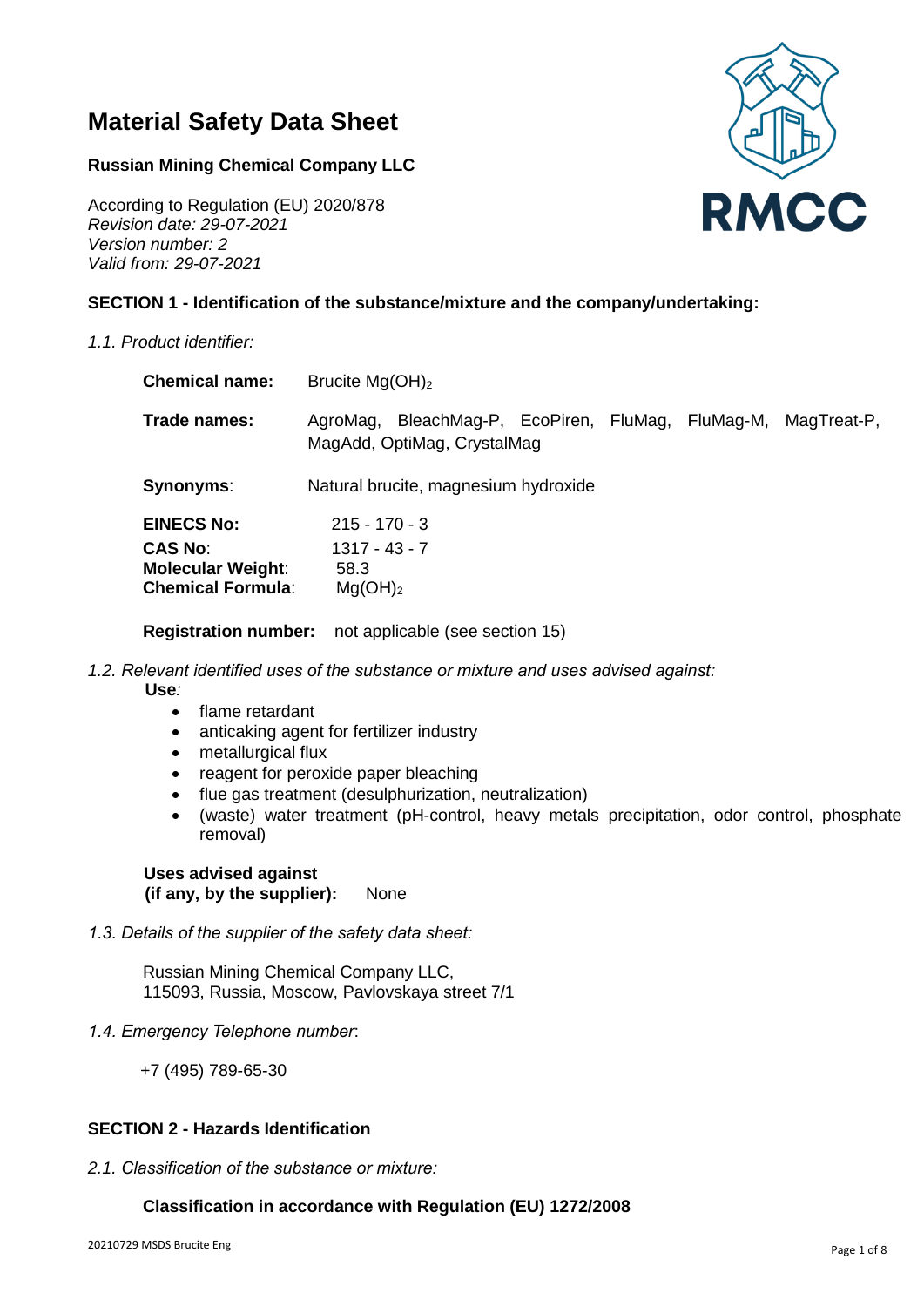Not classified

*2.2. Label elements*:

Labelling (REGULATION (EC) No 1272/2008) *Precautionary statements Prevention* P260 Do not breathe dust.

*2.3. Other hazards*:

 Formation of dust is possible. PBT: not relevant - no registration required. vPvB: not relevant - no registration required.

## **SECTION 3 - Composition / Information on ingredients**

*3.1. Substances:*

Product does not contain any substances to be mentioned according to criteria of section 3.1 annex II Regulation (EU) 1907/2006

| <b>Substance Name</b> | <b>CAS No</b> | <b>EC/List No</b> | %<br>(weight) | <b>REACH</b><br>registration                               | <b>Classification</b><br>according to<br><b>Regulation (EC) No</b><br>1278/2008 (CLP) |
|-----------------------|---------------|-------------------|---------------|------------------------------------------------------------|---------------------------------------------------------------------------------------|
| <b>Brucite</b>        | 1317-43-7     | 215-274-9         | 100 %         | Exempted<br>see regulation<br>987/2008: annex 5,<br>item 7 | Not classified                                                                        |

*3.2 Mixtures:* Not applicable

## **SECTION 4 - First aid measures**

*4.1. Description of first aid measures (by route of exposure):*

Seek medical assistance if feeling unwell.

**Inhalation**: Remove victim to fresh air and keep at rest in a position comfortable for breathing.

**Skin contact**: Wash with plenty of water. Wash contaminated clothing.

**Eye contact**: Rinse out with plenty of water. Do not rub eyes.

**Ingestion**: Rinse out mouth with plenty of water and spit out the fluid. After swallowing large amounts: induce vomiting.

*4.2. Most important symptoms and effects, both acute and delayed:*

**Inhalation**: Dust can cause temporary irritation of upper respiratory tract.

**Skin contact:** Can cause irritation, drving, chapping,

**Eye contact**: Can cause irritation, redness, tearing, burning.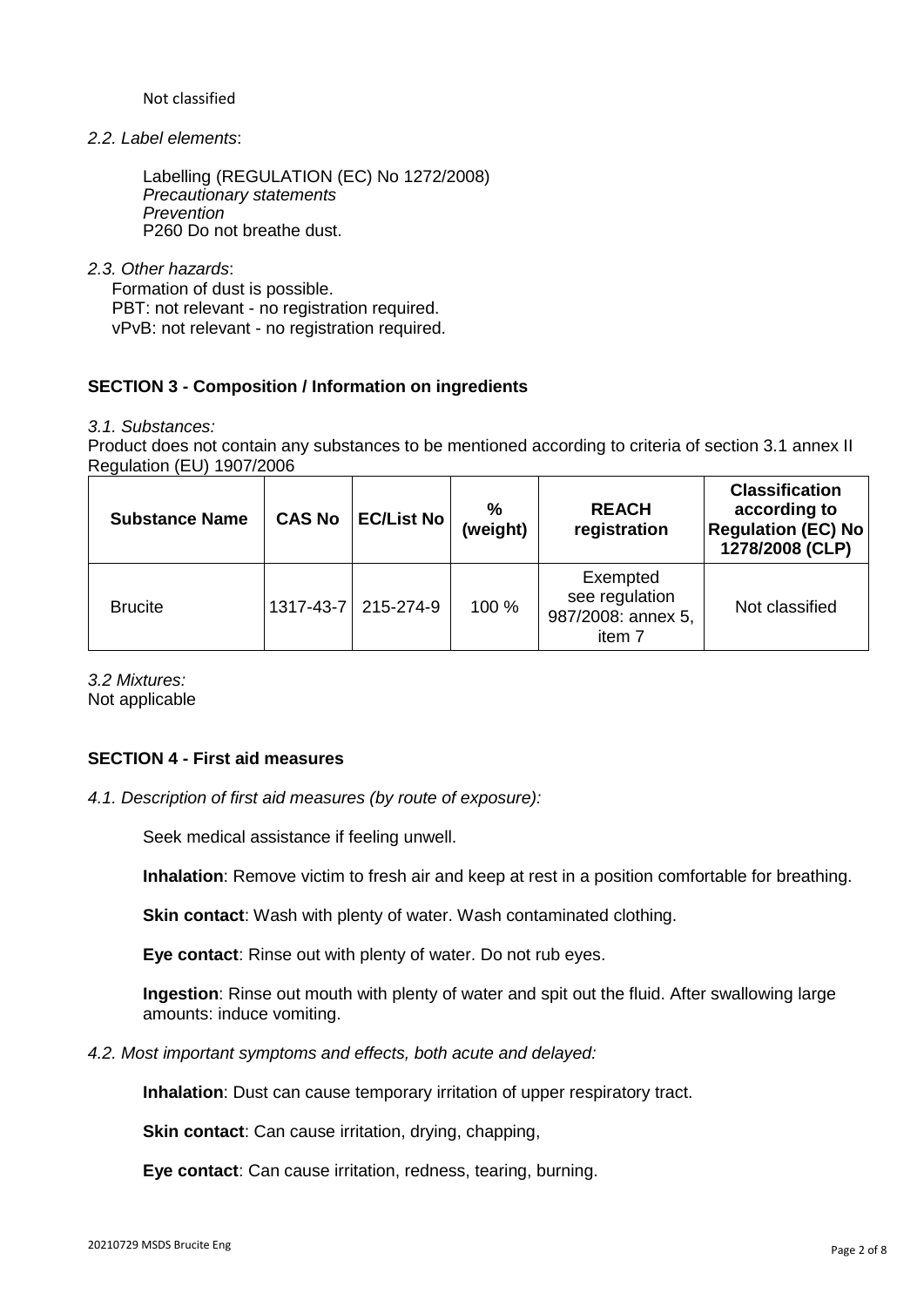**Ingestion**: In large quantities causes irritation, nausea and gastrointestinal upset.

*4.3. Indication of any immediate medical attention and special treatment needed:*

not appropriate

## **SECTION 5 - Firefighting measures**

*5.1. Extinguishing Media*:

**Suitable extinguishing media**: No limitations. Adjust extinguishing media to the surrounding fire.

*5.2. Special hazards arising from the substance or mixture:*

The substance is not combustible, not explosive and not flammable. Magnesium hydroxide has a flame retardant effect.

*5.3. Advice for firefighters:*

Use extinguishing media most appropriate for the surrounding fire. Firefighters should wear the usual protective clothing and self-contained breathing apparatus.

## **SECTION 6 - Accidental release measures**

- *6.1. Personal precautions, protective equipment and emergency procedures:* Do not inhale dust. Avoid generation of dust, skin contact and eye contact.
- *6.2. Environmental precautions:* Avoid to enter large quantities in sewerage system.
- 6.3. *Methods and material for containment and cleaning up:*

Collect spillage with a shovel and put into a closed container. Clean up affected surface with dry method (or flush with water). Avoid generation of dust.

6.4. *Reference to other sections:* not appropriate

## **SECTION 7 - Handling and storage**

*7.1. Precautions for safe handling:*

Avoid any operation leading to the formation of excess of dust. Observe the exposure limit values in accordance with regulation. Avoid inhaling dust and fumes when in their presence or ingestion of the product. Wash after handling thoroughly every surface of the body that has come into contact with the product. Do not eat, drink or smoke when using the product. Clean working area frequently to avoid buildup of dust.

*7.2. Conditions for safe storage, including any incompatibilities:*

Dry storage required. Protect from moisture. Keep containers closed. Storage temperature: no restrictions. Avoid contact with incompatibles mentioned under item 10.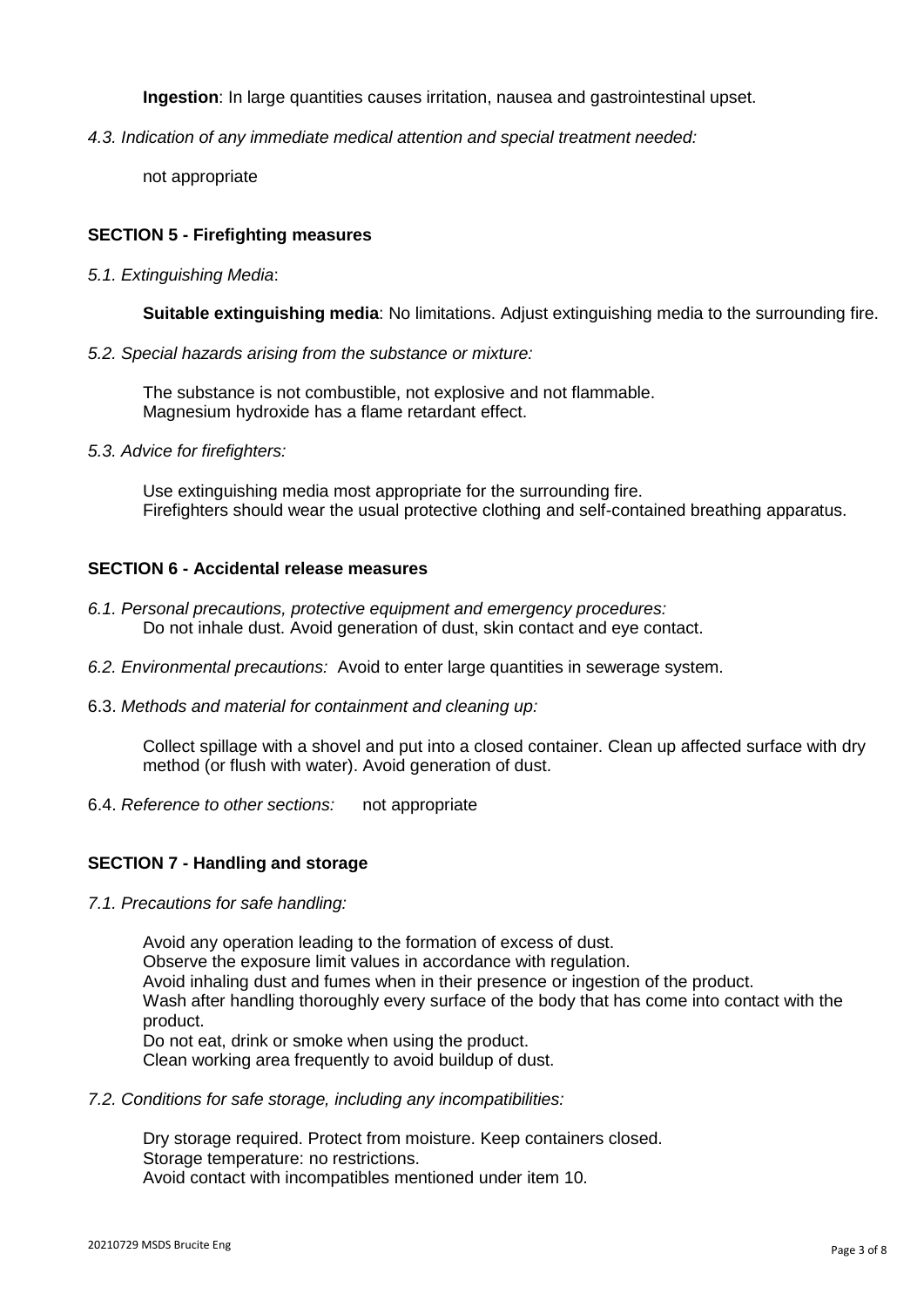## **SECTION 8 - Exposure controls / Personal protection**

*8.1. Control parameters:*

| <b>Germany (Allgemeiner Staubgrenzwert):</b> |                        |                                                                                            |
|----------------------------------------------|------------------------|--------------------------------------------------------------------------------------------|
|                                              | 10 mg/m $3$            | einatembare Staubfraktion, E-Staub (inhalable dust)                                        |
|                                              | 3 mg/ $m3$             | alveolengängige Staubfraktion, A-Staub (respirable<br>dust)                                |
| <b>Netherlands (MAC):</b>                    |                        |                                                                                            |
|                                              | 10 mg/ $\mathsf{m}^3$  | inhaleerbaar stof (inhalable dust)<br>$5 \text{ mg/m}^3$ respirabel stof (respirable dust) |
| USA:                                         |                        |                                                                                            |
| ACGIH (TLV-TWA)                              | 10 mg/ $m3$            | total dust                                                                                 |
|                                              | 5 mg/ $m3$             | respirable dust                                                                            |
| OSHA (PEL-TWA)                               | 15 mg/ $m3$ total dust |                                                                                            |
|                                              | 5 mg/ $m3$             | respirable dust                                                                            |
| <b>United Kingdom:</b>                       |                        |                                                                                            |
|                                              |                        | 10 mg/ $m3$ inhalable dust                                                                 |
|                                              |                        | $4 \text{ mg/m}^3$ respirable dust                                                         |
| Finland, Spain, Italy, Zwitzerland:          |                        |                                                                                            |
|                                              |                        | 10 mg/ $m3$ inhalable dust                                                                 |
|                                              |                        | $3 \text{ mg/m}^3$ respirable dust                                                         |
| Australia, Austria, Sweden, France, Denmark: |                        |                                                                                            |
|                                              |                        | 10 mg/ $m3$ inhalable dust                                                                 |
|                                              |                        | 5 mg/ $m3$ respirable dust                                                                 |
| <b>Other countries:</b>                      |                        | Please inform at your national authorities.                                                |

*8.2. Exposure controls:*

**Appropriate Engineering Controls**: Use process enclosures, local exhaust ventilation or other engineering controls to keep air-borne levels below recommended exposure limits (see section 8.1).

**Individual Protection Measures**:

**Eye / face protection:** Use safety glasses with side protection complying with an approved standard

**Hand protection:** Impervious protective gloves are recommended complying with an approved standard

**Skin protection:** It is recommended to wear impervious clothing and shoes to prevent repeated or prolonged skin contact.

**Respiratory protection:** Wear dust mask (minimum filter type P2) complying with an approved standard

**Thermal hazards:** not identified

**Environmental exposure controls:** no information available

#### **SECTION 9 - Physical and chemical parameters**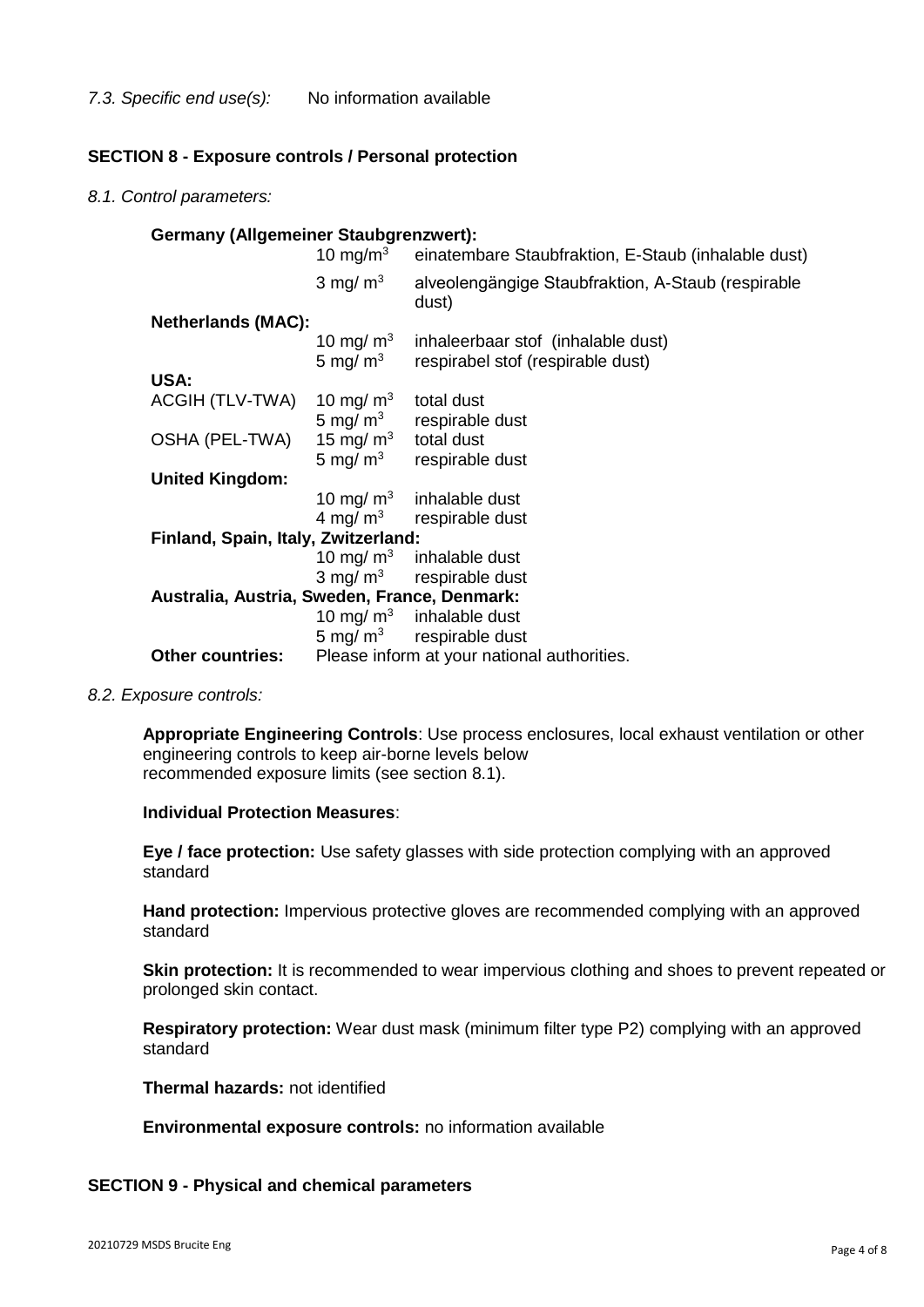*9.1. Information on basic physical and chemical properties:*

| Physical state:<br>Colour:<br>Odour:<br>Melting point/freezing point: | solid, granule or powder<br>white<br>odourless<br>not applicable, decomposition at 350°C |
|-----------------------------------------------------------------------|------------------------------------------------------------------------------------------|
| Boiling point or initial boiling<br>point and boiling range:          | not applicable, decomposition at 350°C                                                   |
| Flammability:                                                         | not flammable                                                                            |
| Lower and upper explosion limit:                                      | not applicable                                                                           |
| Flash point:                                                          | not applicable                                                                           |
| Auto-ignition<br>temperature:                                         | not applicable                                                                           |
| Decomposition<br>temperature:                                         | ca 350°C                                                                                 |
| pH:                                                                   | ca. 10 (10 % suspension in water)                                                        |
| Kinematic viscosity:<br>Solubility:                                   | not applicable (solid)                                                                   |
| in water $(20^{\circ}C)$ :                                            | almost insoluble                                                                         |
| in alcohols:                                                          | insoluble                                                                                |
| <b>Partition coefficient</b>                                          | not applicable                                                                           |
| n-octanol/water (log value):                                          |                                                                                          |
| Vapour pressure:                                                      | not applicable (not volatile)                                                            |
| Relative density:                                                     | Bulk (loose) density 350 - 1000 g/l<br>(depending on the grade and grain-size)           |
| Relative vapour density:                                              | not applicable (not volatile)                                                            |
| Evaporation rate:                                                     | not applicable                                                                           |
| <b>Explosive limits:</b>                                              | not applicable                                                                           |
| Viscosity:                                                            | not applicable (solid)                                                                   |
| <b>Explosive properties:</b><br>Oxidizing properties:                 | not explosive                                                                            |
|                                                                       | not applicable                                                                           |

*9.2. Other information:* 

*9.2.1 Information with Regard to Physical Hazard Classes:* none *9.2.2 Other Safety Characteristics:* none

## **SECTION 10 - Stability and reactivity**

- *10.1. Reactivity:* Reacts vigorously with strong acids.
- *10.2. Chemical Stability:* Chemically stable up to the decomposition temperature. Above 350°C decomposition to magnesium oxide and water.
- *10.3. Possibility of hazardous Reactions:* see 10.1.
- *10.4. Conditions to avoid:* No information available
- *10.5. Incompatible materials:* See 10.1.
- *10.6. Hazardous decomposition products:* No hazardous decomposition products: decomposes to magnesium oxide and water.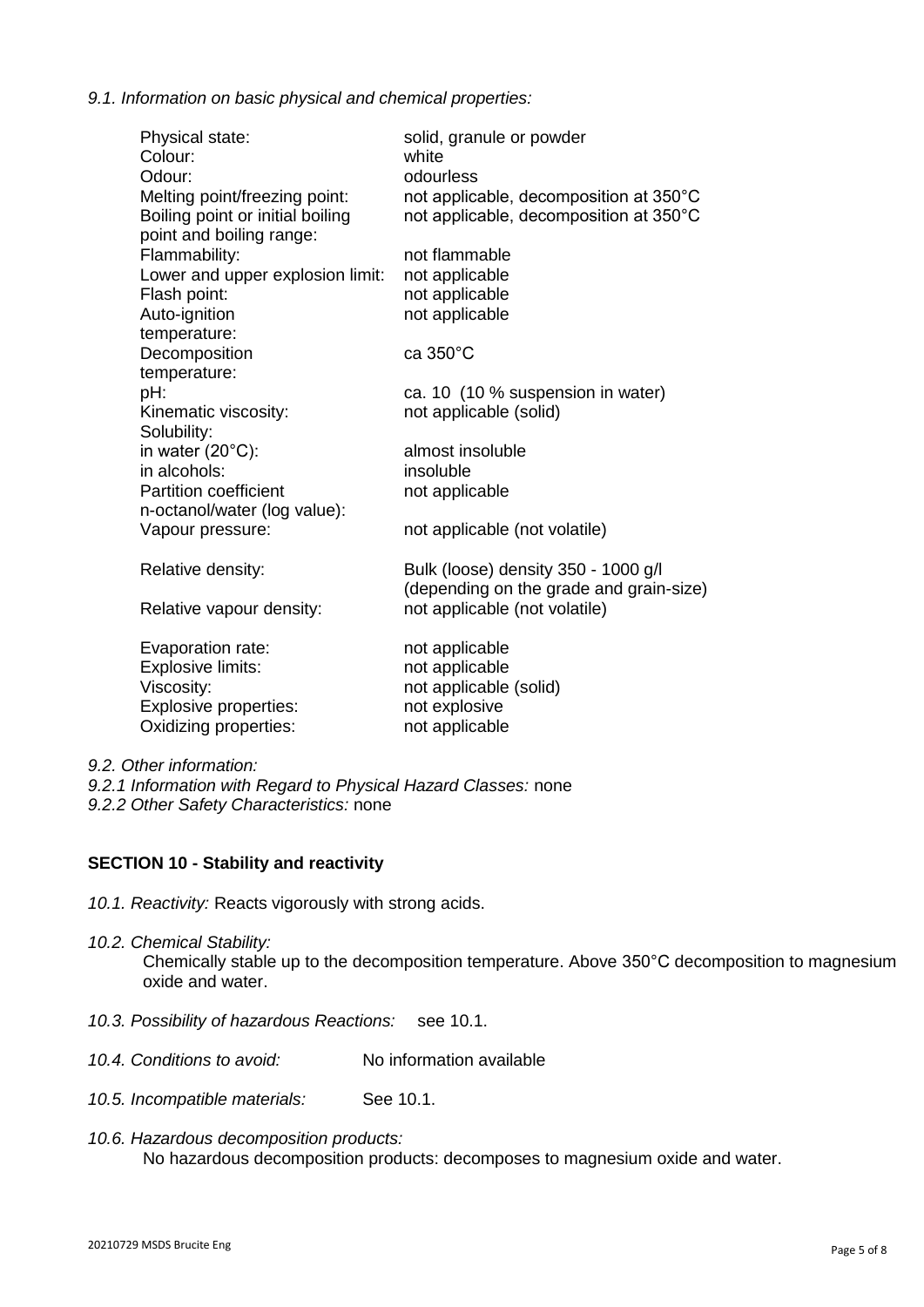## **SECTION 11 - Toxicological information**

General information: Not classified as dangerous goods under Regulation (EU) 1272/2008

#### *11.1. Information on Toxicological Effects - Product:*

| <b>Acute toxicity:</b><br><b>Skin corrosion / irritation:</b> | None<br>Not absorbed by intact skin. Intimate contact of<br>the skin with magnesium hydroxide can cause<br>temporary irritation, drying and chapping. |
|---------------------------------------------------------------|-------------------------------------------------------------------------------------------------------------------------------------------------------|
| Serious eye damage / irritation:                              | Can cause temporary eye irritation.                                                                                                                   |
| <b>Respiratory or skin sensitation:</b>                       | Short-term inhalation of magnesium hydroxide<br>dust or fume can cause temporary irritation of<br>upper respiratory tract, nose and skin.             |
| Germ cell mutagenicity:                                       | No known studies. Not considered to be<br>mutagenic in general.                                                                                       |
| Carcinogenicity:                                              | Substance is not classified as carcinogenic under<br>ACGIH, NIOSH, IARC, NTP or OSHA.                                                                 |
| <b>Reproductive toxicity:</b>                                 | Not available                                                                                                                                         |
| <b>STOT-single exposure:</b>                                  | Not available                                                                                                                                         |
| <b>STOT-repeated exposure:</b>                                | Not available                                                                                                                                         |
| <b>Aspiration hazard:</b>                                     | Not available                                                                                                                                         |

*11.2. Information on other hazards*

*11.2.1 Endocrine disrupting properties:* no information available

*11.2.2 Other information:* Alkalinity: Being a mild alkali is mainly the cause for irritation of body tissues.

#### **SECTION 12 - Ecological information**

*12.1. Toxicity:*

As natural occurring mineral (brucite) magnesium hydroxide forms little risk to the environment.

- *12.2. Persistence and degradability:* Magnesium hydroxide is nearly insoluble in water. By reaction with acids and neutralization magnesium hydroxide is slowly degraded.
- *12.3. Bio accumulative potential:* Due to its ionic nature it is not a candidate for bioaccumulation.
- *12.4. Mobility in soil:* Low because of the structure and physicochemical characteristics.

| 12.5. Results of PBT and vPvB assessment: | No information available |
|-------------------------------------------|--------------------------|
| 12.6 Endocrine disrupting properties:     | Not applicable           |
| 12.7. Other adverse effects:              | Not identified           |

## **SECTION 13 - Disposal considerations**

Chemical residues generally are considered as special waste. Therefore we recommend to contact the authorities in charge or approved waste disposal companies how to dispose of the waste. The disposal has to be done in compliance with national and regional regulations.

*13.1 Waste treatment methods:*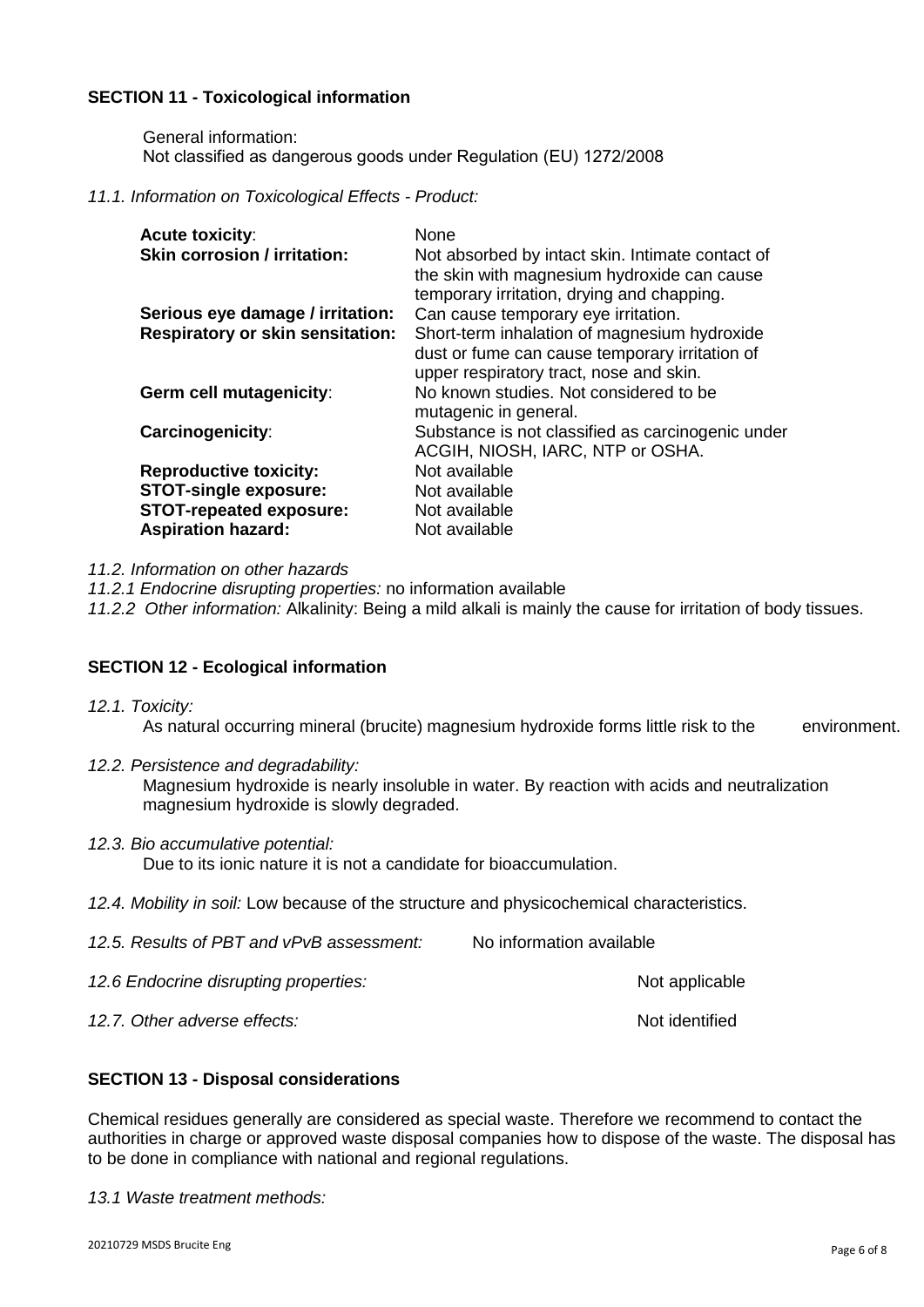Disposal must be done according to official regulations. Do not discharge into drains or the environment. Do not dispose of domestic waste.

### **SECTION 14 - Transport information**

| 14.1. UN number or ID number:                                     | Not applicable |
|-------------------------------------------------------------------|----------------|
| 14.2. UN proper shipping name:                                    | Not applicable |
| 14.3. Transport Hazard Class:                                     | Not applicable |
| 14.4. Packing group:                                              | Not applicable |
| 14.5. Environmental hazards:                                      | Not applicable |
| 14.6. Special precautions for user:                               | Not applicable |
| 14.7. Maritime transport in bulk according<br>to IMO instruments: | Not applicable |

#### **SECTION 15 – Regulatory information**

*15.1. Safety, health and environmental regulations / legislation specific for the substance or mixture:*

#### **Europe:**

Contains no REACH substances with Annex XVII restrictions.

Contains no substances on the REACH candidate list.

Contains no REACH Annex XIV substances.

Contains no substances subjected to Regulation (EU) No 649/2012 of the European Parliament of the Council of 4 July 2012 concerning the export and import of hazardous chemicals.

Contains no substances subjected to Regulation (EU) No 2019/1021 of the European Parliament of the Council of 20 June 2019 on persistent organic pollutants.

The substance is exempted from the obligation to register according to Regulation 1907/2006 (REACH) as natural magnesium hydroxide is a mineral occurring in nature. See Regulation 987/2008: annex 5, item 7.

### **USA:**

US Federal Regulations: No additional information available

US State Regulations: No additional information available

15.2. Chemical safety assessment **Not applicable** Not applicable

## **SECTION 16 - Other information**